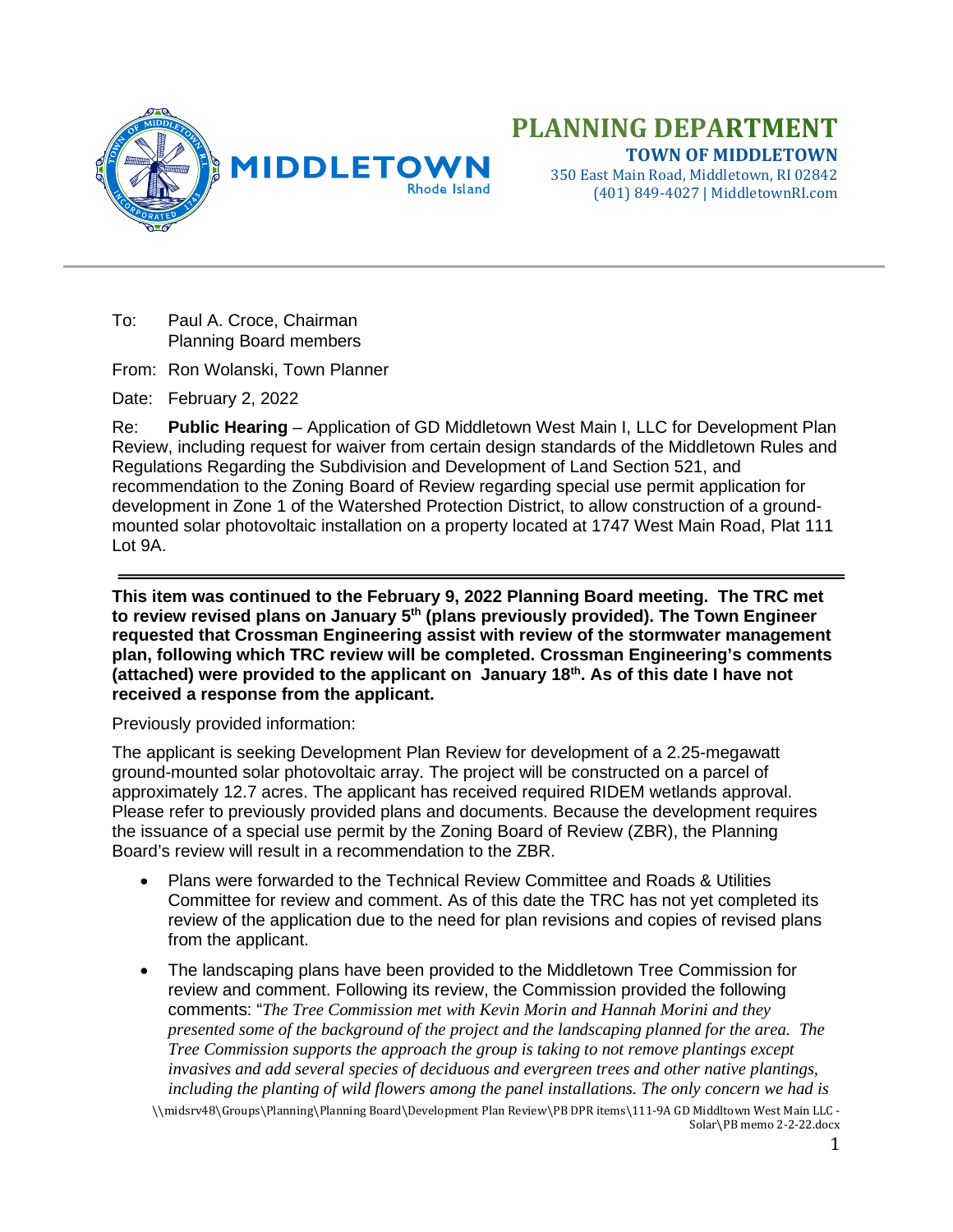*the use of mountain laurel which traditionally does not do well on the island. We appreciate the care they are taking to consider the needs of the abutters and they are seeking their input. We hope they will continue to work with them as they move forward. We have no other concerns with the project."*

## **Zone 1 WPD**

Note that the project is located partially within Zone 1 of the Watershed Protection district due to the presence of hydric soils (Stissing). The project is located in the Bailey Brook watershed. The following development design standards are required for all developed within the Watershed Protection District per Zoning Ordinance Section 1108:

- 1. Surface water runoff shall, to the degree feasible, be directed towards areas covered with vegetation for surface infiltration; and
- 2. Where the premises are partially outside of the WPD, site design shall, to the degree feasible, locate such potential pollution sources as Individual Sewage Disposal Systems outside of the District; and
- 3. Surface water runoff shall be directed, to the degree feasible, towards the lesser restricted district where the premises is located within two (2) or more districts.

If the Board chooses to move forward with providing a positive recommendation, based on my review of the application materials and the requirements of Article 11, the board should consider the following conditions of approval:

- 1. The builder is required to comply with the provisions of the town's storm water management ordinance (Chapter 153), and construction site runoff and erosion control (Chapter 151). The use of pervious paving and other methods to promote infiltration of storm runoff should be considered as means of meeting the requirements of Chapter 153.
- 2. The use of lawn chemicals, fertilizers, and other chemicals with the potential to adversely impact ground and surface water quality shall be prohibited within Watershed Protection District, Zone 1.

## **Waiver Requests:**

Waivers may be considered in accordance with section 908 of the subdivision regulations where; the literal enforcement of one or more provisions of the regulations is impracticable and will exact undue hardship; because of the peculiar conditions pertaining to the land in question; or where such waiver and/or modification is in the best interest of good planning practice and/or design, as evidenced by consistency with the municipality's comprehensive plan and Zoning Ordinance. To proceed, the application would require the following waivers from Article 5 Section 521 for commercial development design:

- 1) 521.1.C. The project is proposed to be serviced by overhead utility lines, where underground service is required.
- 2) 521.3- D.2 Required opaque screening along the abutting residential property boundary not provided.

## **Required Findings:**

In accordance with section 309 of the Middletown Zoning Ordinance, prior to granting any development plan review approval, or issuing a recommendation in favor of approval to the Zoning Board of Review, the Planning Board shall find that: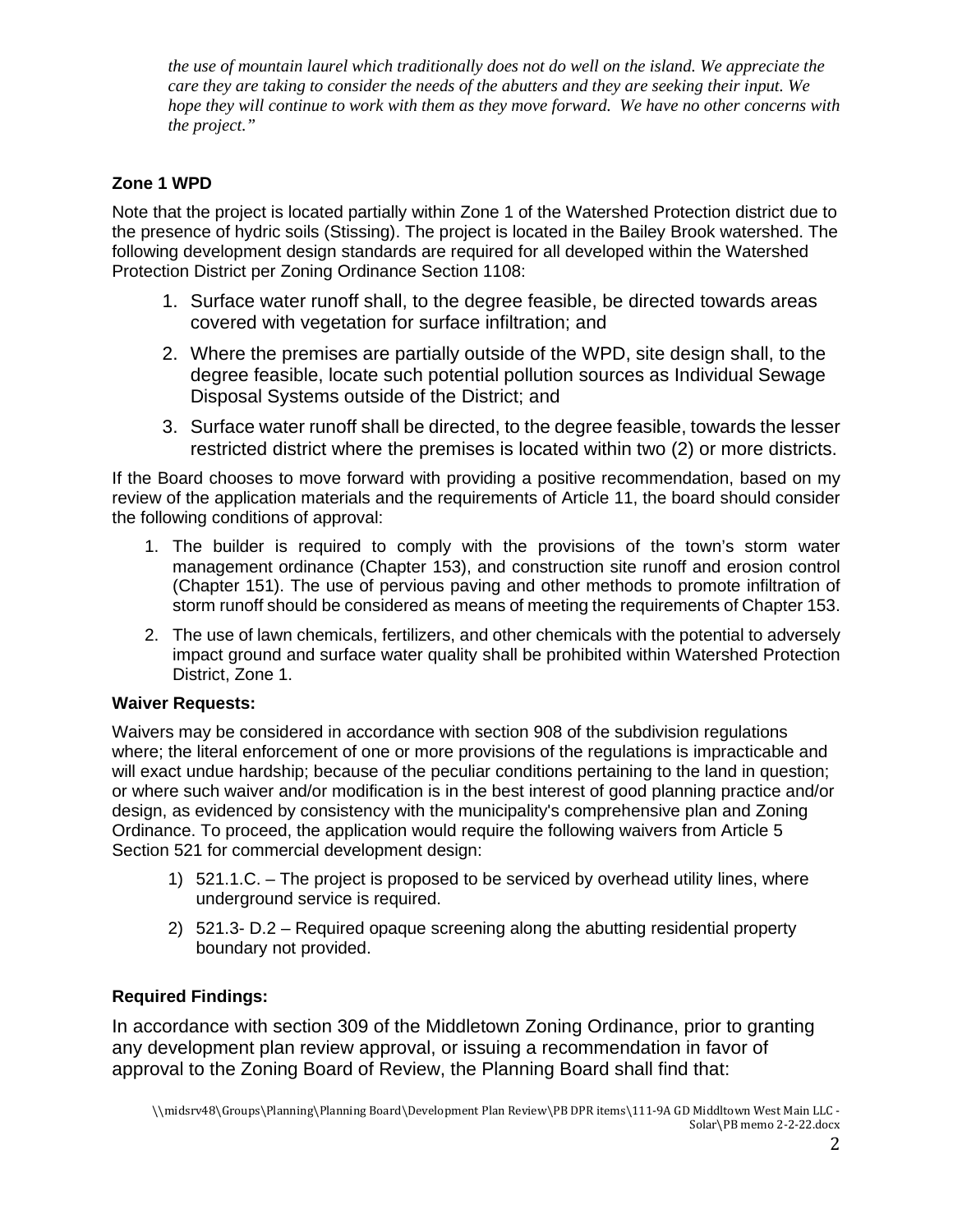- (1) The granting of approval will not result in conditions inimical to the public health, safety and welfare;
- (2) The granting of such approval will not substantially or permanently injure the appropriate use of the property in the surrounding area or zoning district;
- (3) The plans for such project comply with all the requirements of this chapter and the Regulations, or that necessary waivers from the requirements of the Regulations have been granted;
- (4) The plans for such project are consistent with the Comprehensive Plan; and
- (5) Any conditions or restrictions that are necessary to ensure that these guidelines have been met have been incorporated into the written approval or recommendation.

Please contact me with any questions regarding this matter.

Cc: Applicant Town Solicitor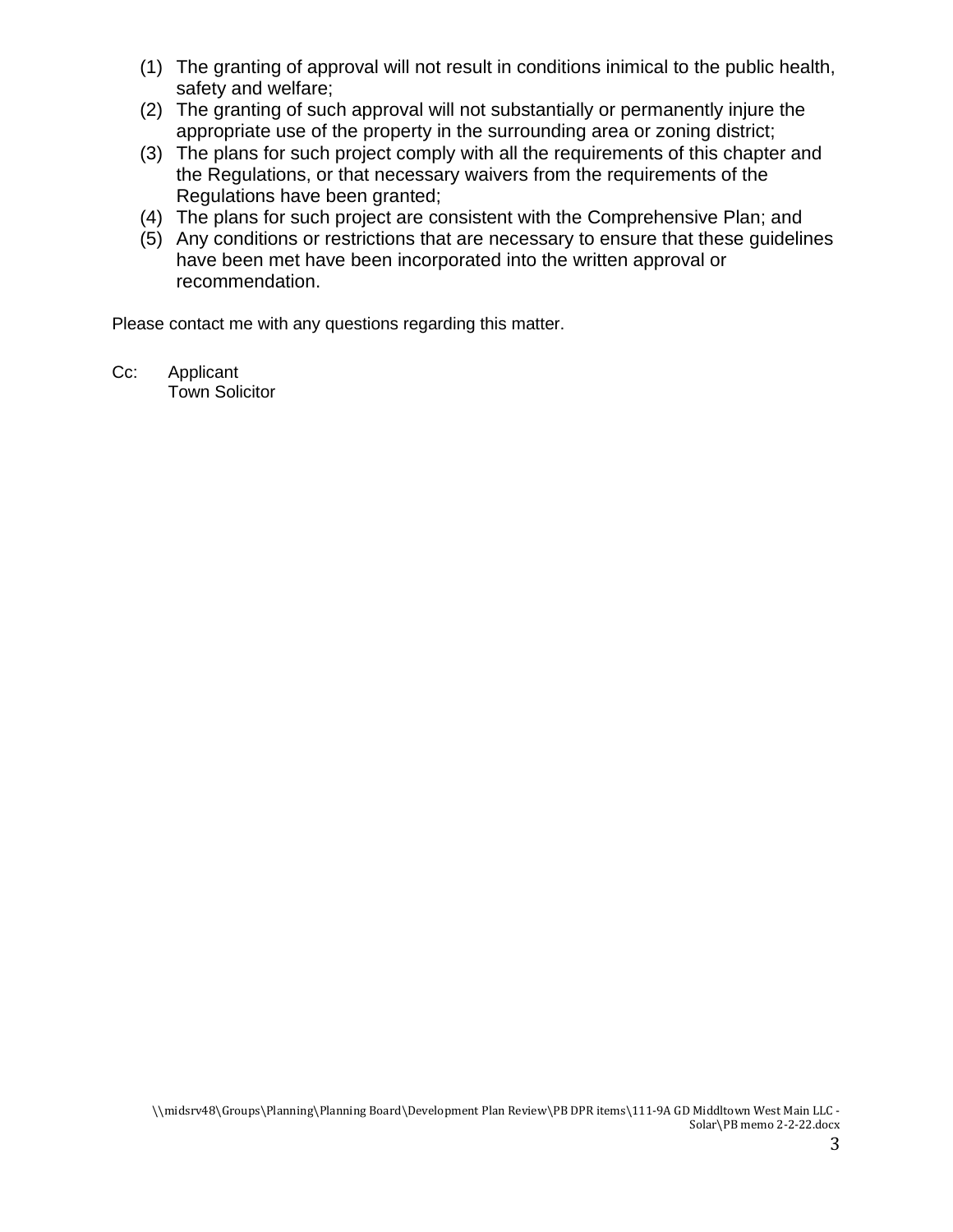

 **Consulting Engineers & Surveyors** Civil • Transportation • Environmental • Site Planning • Surveying • Permitting

## **DEVELOPMENT PLAN REVIEW MEMORANDUM**

| To:   | Ronald M. Wolanski, AICP<br>Director of Planning & Economic Development                         |
|-------|-------------------------------------------------------------------------------------------------|
| From: | Steven Cabral<br>Crossman Engineering                                                           |
| Date: | January 17, 2022                                                                                |
| Re:   | Development Plan Review<br>GD Middletown West Main Solar<br>1747 West Main Road, Middletown, RI |

Our staff performed a review of the DPR submission for the GD Middletown West Main Solar Project. Our review was based upon the following documents:

- Site Plans by Green Development, Revised 12-29-2021
- Stormwater Management Report by Green Development, dated March 2019
- Operations and Maintenance Plan, Revised February 2021
- Soil Erosion and Sediment Control Plan, Revised March 2019
- Response to Comments Letter with attachments, dated December 29, 2021

Based upon the items provided, we offer the following comments:

- **1. Watershed Protection District 1:** The limits of the WSPD 1 are not properly shown and need to be extended into the site to encompass all Se Soils. The WSPD 1 area extends into the western portion of the solar panel area.
- **2. Plans and Reports:** The PDF copies of plans and reports did not include the watershed maps.
- **3. Water Quality Basins:** Although the two proposed stormwater basins (WQB-1 and WQB-2) are only 0.75 feet deep, proposed contours need to be depicted on the plans. Also, the berm widths on Sheet C1.7 need to be provided and the freeboard between the overflow spillway and top of berm of only 3 inches is insufficient. The ability of the basins to infiltrate within 72 hours should also be addressed and for infiltration basins, a minimum 2 ft of vertical separation should be provided. The soil data indicates that approx. 1 ft will be provided at Test Hole 1.
- **4. Water Quality Basin Discharge:** It is not yet demonstrated how the stormwater basins will provide non-erosive outflows (§153.21 (A) (3)). The Water Quality Basin detail on Sheet C1.7 depicts overflow weirs, but it was not evident where these weirs are located on the Grading and Drainage Plan, nor was a detail provided how the weirs will be constructed (i.e., a curbed level spreader with riprap, etc.).
- **5. Stormwater Report:** The post-development stormwater runoff analysis that was received assumes the two proposed stormwater basins do not exist. If the BMPs were relatively negligible in size and function (i.e., the stone infiltration trenches) it would be reasonable to omit them from the hydrologic analysis. However, the two basins are approximately half an acre in size and should be included in the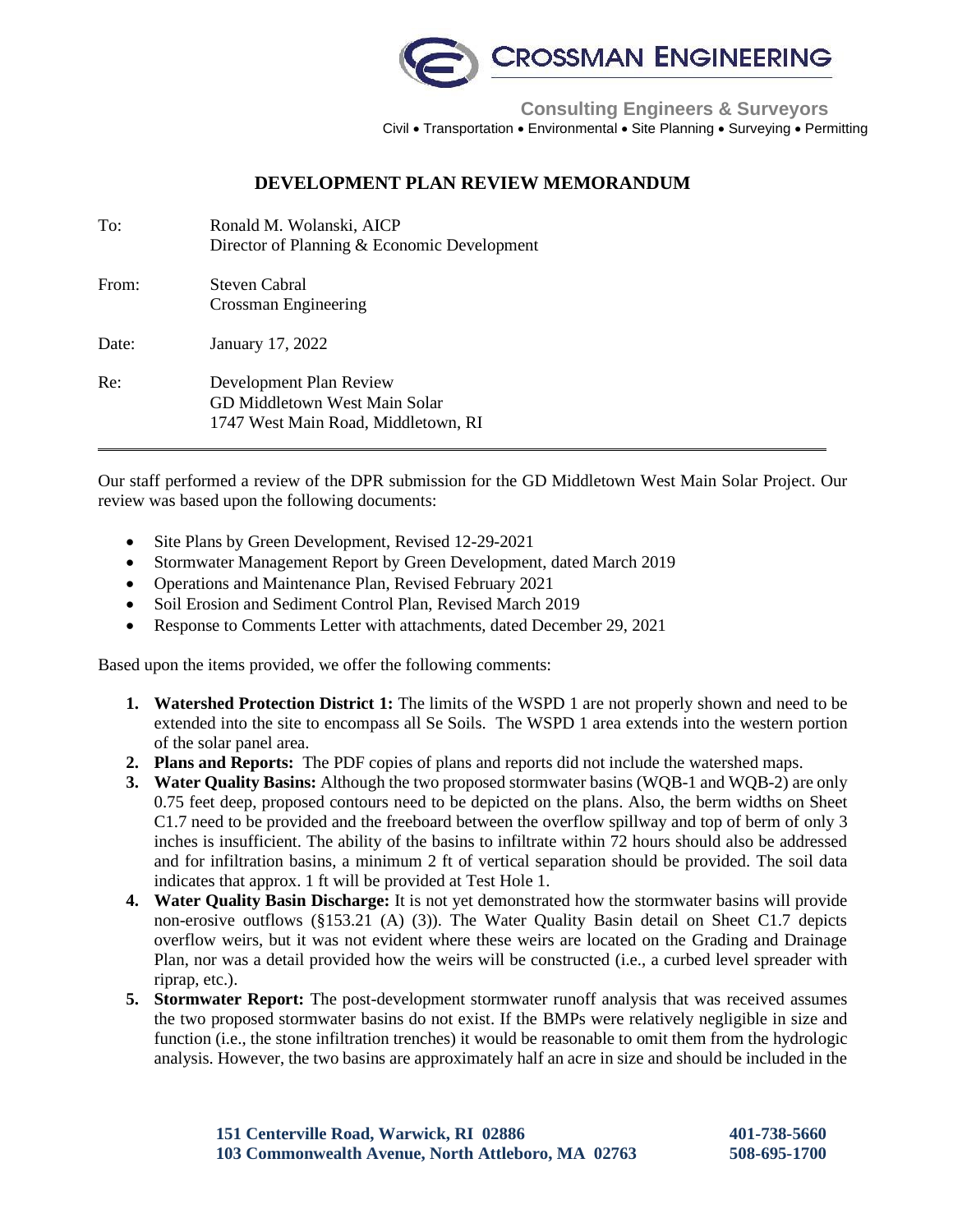

January 17, 2022 GD Middletown West Main Solar Middletown, RI Page 2 of 3

> HydroCAD calculations as impervious to ensure the peak discharge rates leaving the basins and their unidentified weir locations do not exceed existing conditions during the 2, 10, 25, and 100-year frequency storm events (§153.21 (A)).

**6. Existing versus Proposed Runoff Conditions:** In the analysis when computing peak flows, the future ground cover conditions are projected to be identical to existing ground cover conditions. Since Bailey Brook is known to have flooding issues, we reviewed the assumptions made. First, the CN value for the existing grass is applicable to mowed lawns, golf courses and cemeteries but aerial images suggest that conditions are more of a brush/grass/weed mix, which would have a lower runoff value. For future conditions, we have observed at numerous solar facilities, that the equipment cannot help but compact the surface layers and result in a higher runoff value than assumed for a typical lawn. Compaction of soil layers has been a problem at numerous solar installations (unrelated to Green Development) and impacts runoff rates.



- **7. Modeling of Solar Panels:** Historically, RIDEM has accepted the practice of modeling solar panels as pervious surfaces based upon the assumption that sheet flow will occur once precipitation falls from the panel. With the proposed layout, the panel placement is perpendicular to the contours which prevents sheet flow. The designer mitigates this by providing two stone trenches perpendicular to the panels. The concern is that the alignment of the first 180 ft of solar panels will not benefit from sheet flow, therefore should be modeled as impervious, unless additional measures are provided. We also recommend additional stone trenches west of the lowest one.
- **8. Swales:** Swales are proposed to divert surface runoff into the infiltration basins. The sizing of the swales and more detail of the swales' grading and slopes are needed on the Plans for construction.
- **9. Topography:** Since the topographic data is taken from the State's LIDAR, the topography in the vicinity of the infiltration basins needs to be confirmed prior to construction.
- **10. RIDEM Solar Guidance Document, June 2021:** Not all of the recommendations within the RIDEM June 2021 document were evident on the Plans, therefore we recommend that the document be part of approval or that the items be added to the plans. A sampling of items not fully addressed include:
	- 10.1 A detail of the solar panel drip edge turf reinforcement should be provided.